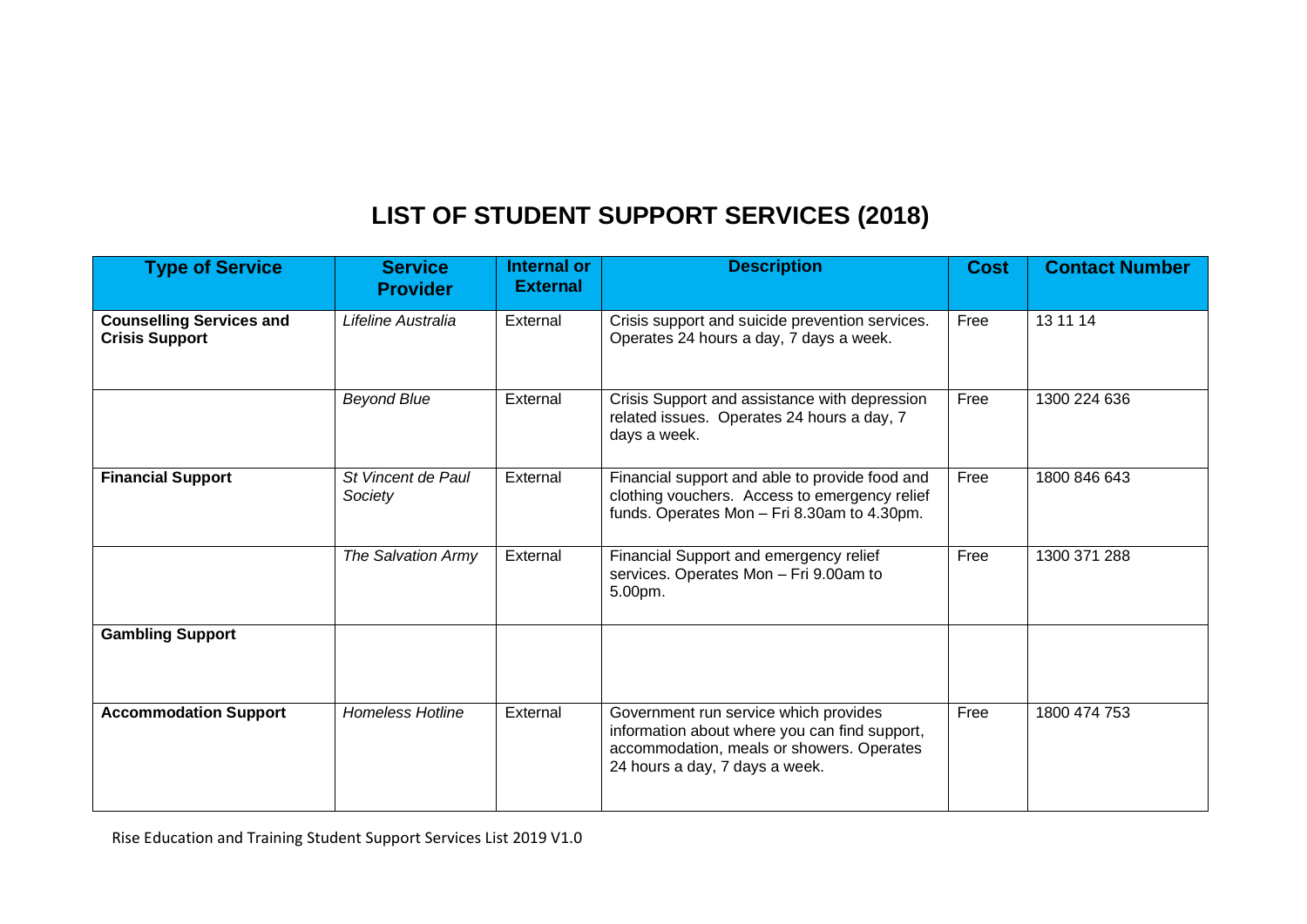|                                  | Ozcare                                        | External | Referral service with a variety of contacts<br>focused on homelessness and drug/alcohol<br>services.                                                                                                                                                  | Free | 1800 692 273                              |
|----------------------------------|-----------------------------------------------|----------|-------------------------------------------------------------------------------------------------------------------------------------------------------------------------------------------------------------------------------------------------------|------|-------------------------------------------|
|                                  | Queensland<br>Department of Public<br>Housing | External | Government department which manages public<br>housing and crisis accommodation.                                                                                                                                                                       | Free | 137468                                    |
| <b>Domestic Violence Support</b> | <b>DV Connect</b>                             | External | Domestic Violence support services including<br>counselling, emergency accommodation and<br>shelters and pet crisis line.<br>Women's line operates 24 hours a day, 7 days<br>a week.<br>Men's line operates 09.00am until midnight, 7<br>days a week. | Free | Women -1800 811 811<br>Men - 1800 600 636 |
|                                  | 1800RESPECT                                   | External | Domestic violence related crisis and trauma<br>counselling for victims of sexual assault,<br>domestic violence or family violence. Operates<br>24 hours a day, 7 days a week.                                                                         | Free | 1800 737 732                              |
| <b>Mental Health</b>             | Grow - Mental<br><b>Wellness Programs</b>     | External | Support groups and programs run in numerous<br>locations across Queensland.                                                                                                                                                                           | Free | 07 3394 4344                              |
|                                  | <b>SANE Helpline</b>                          | External | Information, advice and referral for mental<br>illness. Operates Mon - Fri 10.00am<br>until10.00pm.                                                                                                                                                   | Free | 1800 187 263                              |
| <b>Youth Services</b>            | Kids Help Line                                | External | Counselling and support for anyone aged 5-25,<br>parents and schools. Operates 24 hours a day,<br>7 days a week.                                                                                                                                      | Free | 1800 551 800                              |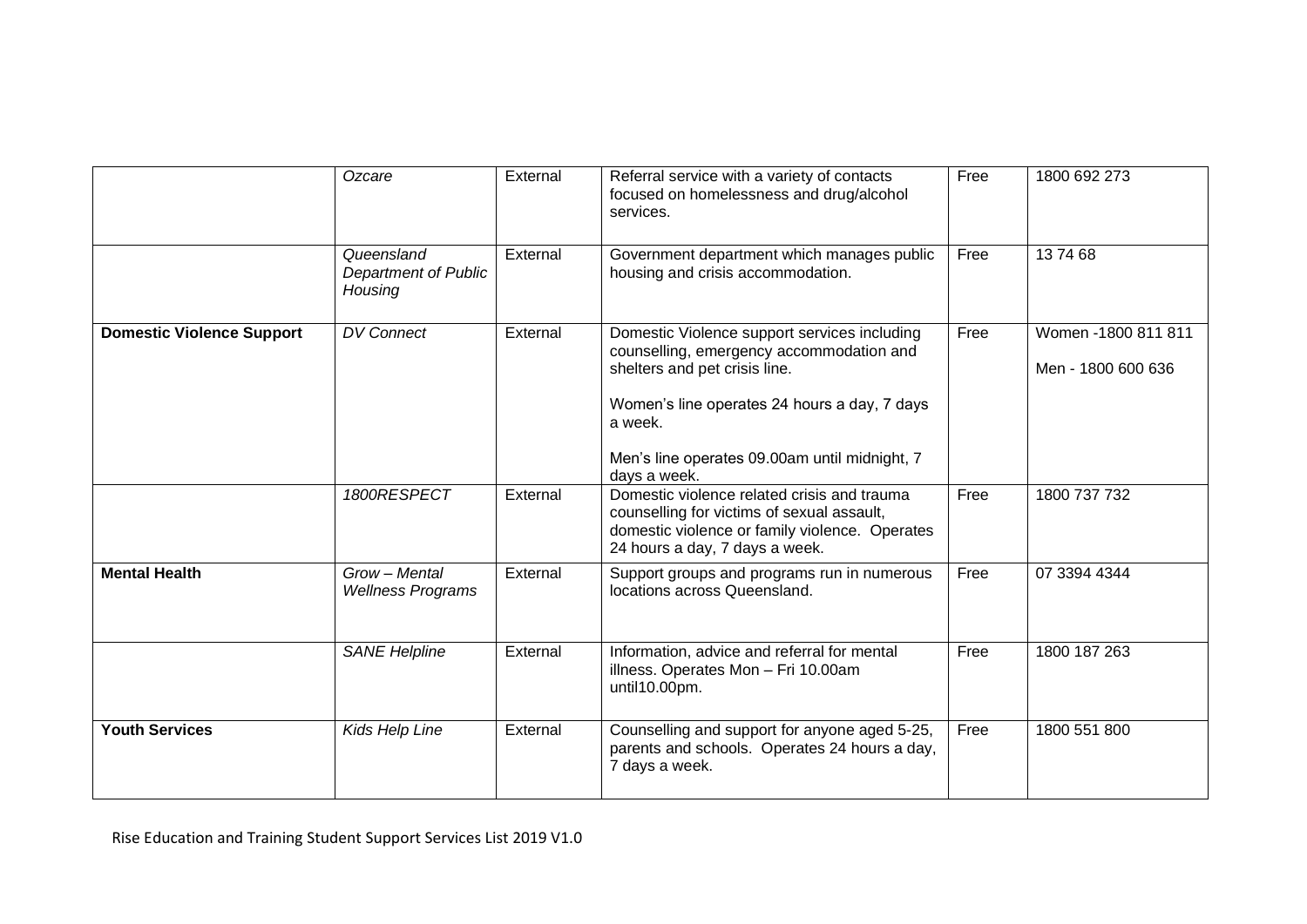|                                                        | <b>PCYC Queensland</b>                       | External | Focuses on a broad range of youth centred<br>activities and programs, outside hours school<br>care as well as gym and fitness. Operated by<br>the Queensland Police. Contact during regular<br>business hours of 9.00am until 5.00pm Mon-<br>Fri. | Free | 07 3909 9555 |
|--------------------------------------------------------|----------------------------------------------|----------|---------------------------------------------------------------------------------------------------------------------------------------------------------------------------------------------------------------------------------------------------|------|--------------|
| <b>Parents Support</b>                                 | Pregnancy, Birth and<br><b>Baby Helpline</b> | External | Counselling and advice regarding pregnancy<br>and children up to the age of one years.<br>Operates 7 days a week.                                                                                                                                 | Free | 1800 822 436 |
|                                                        | Parentline                                   | External | Advice and counselling regarding any issue that<br>affects you as a parent. Operates between<br>8.00am until 10.00pm, 7 days a week.                                                                                                              | Free | 1300 30 1300 |
| <b>Aboriginal and Torres Strait</b><br><b>Islander</b> | Kurbingui Youth<br>Development               | External | Provides support and guidance to young<br>persons of Aboriginal and Torres Strait Islander<br>background. Operates during business hours<br>of 9.00am until 5.00pm Mon- Fri.                                                                      | Free | 07 3156 4800 |
|                                                        | Relationships<br>Australia                   | External | Provides counselling and support services to<br>persons of Aboriginal and Torres Strait Islander<br>background.                                                                                                                                   | Free | 1300 364 277 |
| <b>Centrelink</b>                                      | Austudy/Youth<br><b>Allowance Enquires</b>   | External | Centrelink hotline regarding Austudy and Youth<br>Allowance enquires. Operates Mon - Fri<br>8.00am until 5.00pm.                                                                                                                                  | Free | 132 490      |
|                                                        | <b>ABStudy Enquires</b>                      | External | Centrelink hotline regarding ABSTUDY -<br>Aboriginal and Torres Strait Islander students<br>enquires.                                                                                                                                             | Free | 1800 132 317 |